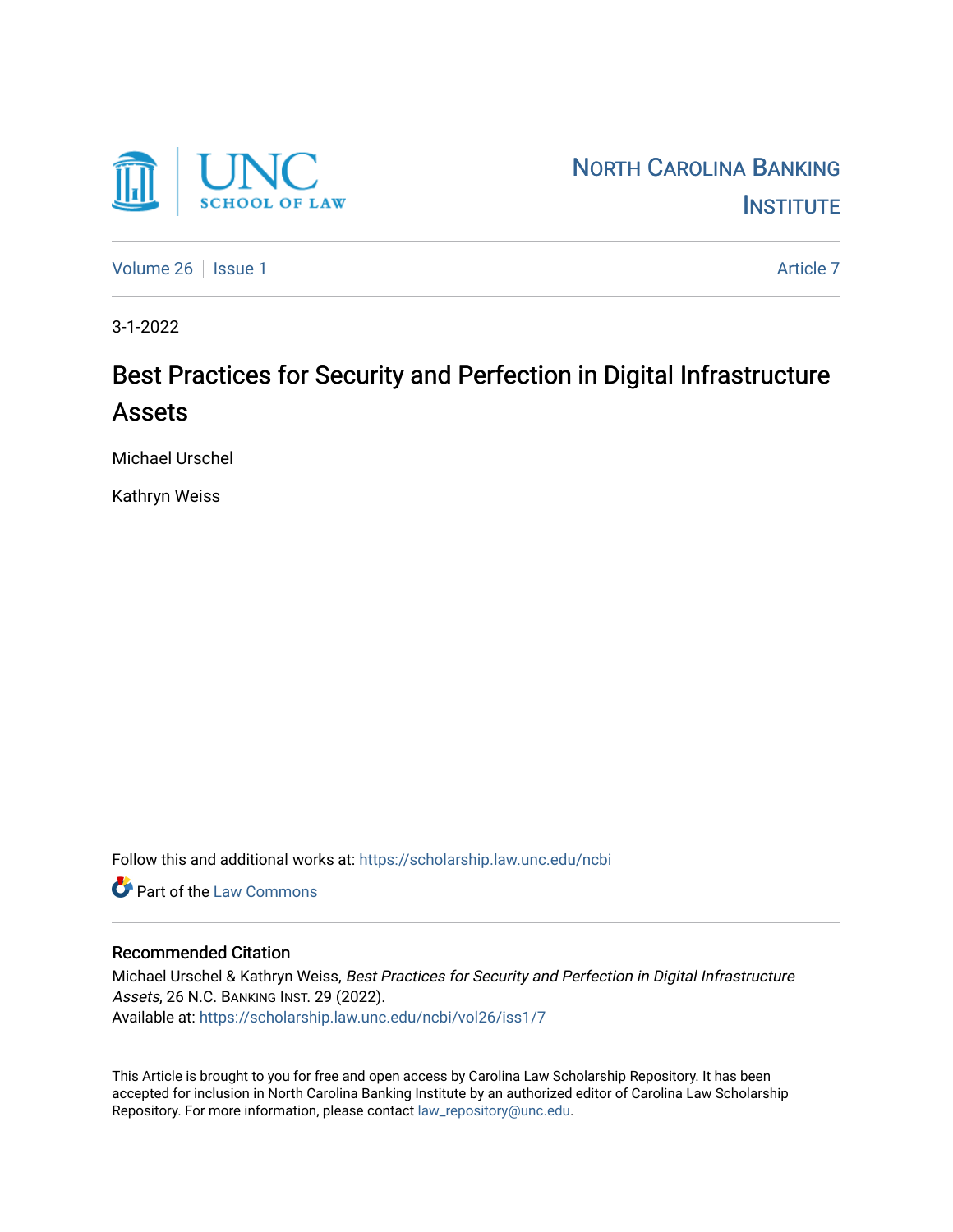## **Best Practices for Security and Perfection of Digital Infrastructure Assets**

#### MICHAEL URSCHEL & KATHRYN WEISS<sup>\*</sup>

#### I. INTRODUCTION

The structured finance sector has seen an expansion of digital infrastructure asset classes and related financings.<sup>1</sup> Digital infrastructure asset classes have grown to include data centers, wireless towers, distributed antenna or network systems, and fiber optic networks and installations. As digital assets continue to evolve and the asset class further expands, there are multiple aspects that should be carefully analyzed in financing and securitizing these asset classes. One of the most important considerations for investors in any structured financing is the method of perfection of the security interest in the collateral being securitized. In more traditional types of securitizations, it is sometimes easy to take this for granted—it is clear, for example, that in a securitization of residential mortgage loans, the mortgages create the lien (the real property analogue to a security interest in personal property) on the underlying real property collateral.<sup>2</sup>

Given the nature of digital infrastructure assets, however, and the newness of many types of collateral in this developing asset class, the method of perfection is not always obvious and often requires careful consideration. In fact, real-versus-personal property determinations can vary by state, may be influenced by local tax considerations, and can for many complex asset classes—be effectively "hybrid," with both personal and real property aspects involved.

<sup>\*</sup> Michael Urschel and Kathryn Weiss are partners in the structured finance group of King & Spalding LLP.

<sup>1.</sup> *See* Christopher Niesche, *Digital Infrastructure Growing as an Asset Class*, FIN. REVIEW (June 18, 2021, 5:00 AM), https://www.afr.com/companies/financialservices/digital-infrastructure-growing-as-an-asset-class-20210616-p581mm [https://perma.cc/DKH4-U3G6] ("The huge increase in demand for technology and data

storage is underpinning the attractiveness of digital infrastructure as a growing asset class . .  $\ldots$ " ).

<sup>2.</sup> *See* U.C.C. § 9-109(d)(11) (AM. L. INST. & UNIF. L. COMM'N 2010) (providing that mortgages are not governed by Article 9 of the UCC); *see also* STEPHEN L. SEPINUCK, PROBLEMS AND MATERIALS ON SECURED TRANSACTIONS 50, 55 (West Academic Publishing, 4th ed. 2017) (explaining that mortgages are governed by real property law and suggesting that the perfection of personal property is often more complicated than the perfection of interests in real estate).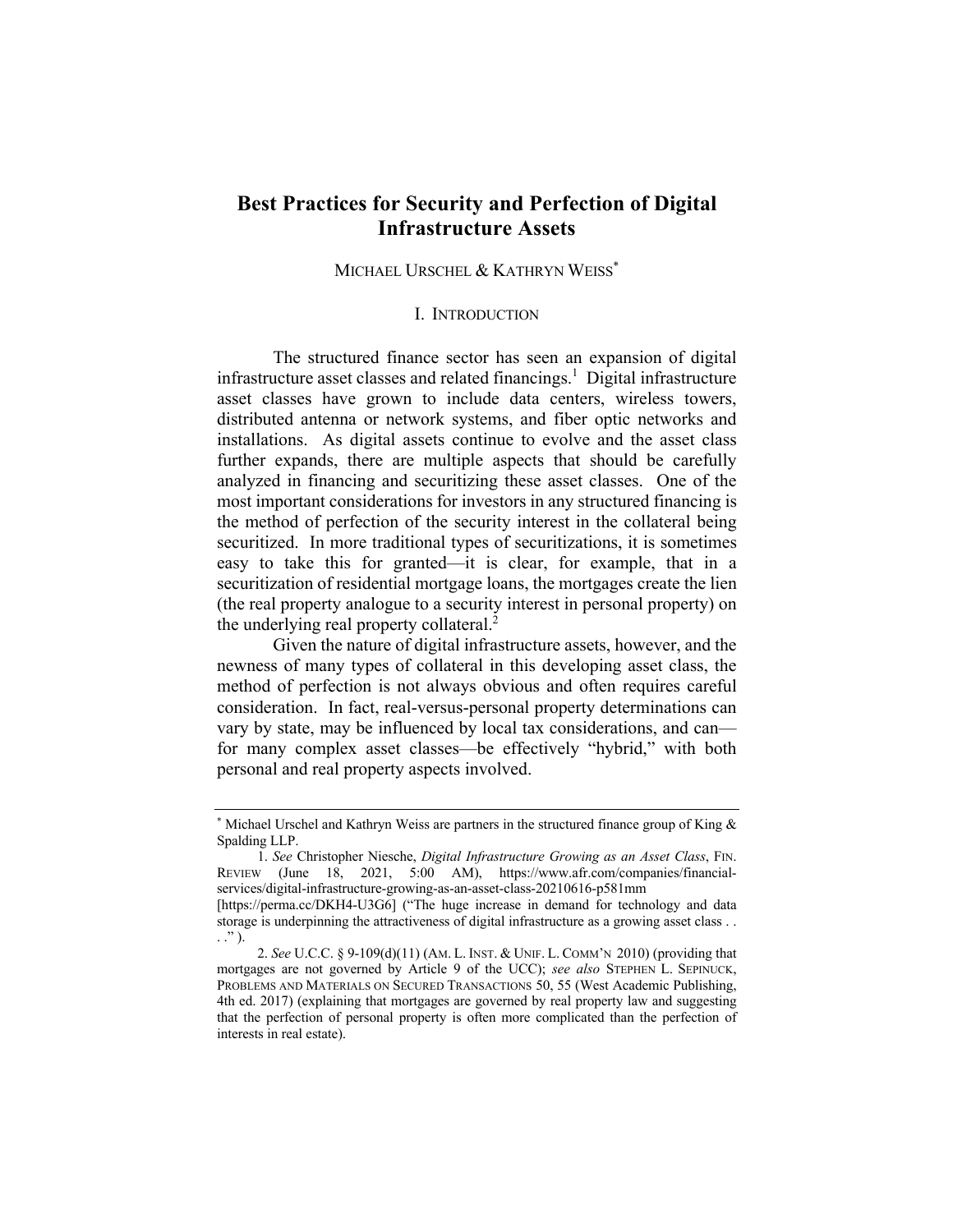#### II. OVERVIEW OF THE ASSET CLASS

Digital infrastructure and wireless tower securitization backed by wireless towers and other digital infrastructure, such as distributed networks, fiber-optic runs, data centers and related wireless carrier and other customer contracts have increased in prevalence—particularly since the 2008 financial crisis. This trend is expected to continue given the increased prevalence and need for digital infrastructure and bandwidth—a fact that has been exacerbated by the COVID-19 pandemic and the need to work from home.<sup>3</sup> Similarly, the market for securitizations and other financings of such assets continues to be robust with significant investor demand.

Digital infrastructure assets can be attractive credit assets for securitizations and other financings due to the stable cash flow they generate given the business-critical nature of digital infrastructure and the projected increase in data bandwidth needs and usage in the coming years. Customer contracts in the asset class—i.e., the underlying cash flows being securitized—typically include long-term contracts with highly-rated wireless carriers, long-term contracts with highly-rated "big tech" companies, or other highly senior, mission critical contracts with high-grade tenants and customers.<sup>4</sup>

Given the novelty of certain types of digital infrastructure assets, investors and lenders should take care in taking and perfecting their security interests in such assets. As noted above, it is important to realize that the distinctions as between real and personal property and other threshold determinations in order to establish perfection of personal property or a lien on real property are often not immediately evident and must be addressed property-by-property across the asset class.

#### III. TYPES AND METHODS OF PERFECTION

<sup>3.</sup> *See* Niesche, *supra* note 1 ("The growing interest in digital infrastructure investment comes after the COVID-19 pandemic increased demand for working and shopping from home and for businesses to digitise more of their processes.").

<sup>4.</sup> *See, e.g*., Drew Campbell, *A Data Center Company Pioneers Asset-Backed Financing*, INSTITUTIONAL INVESTING IN INFRASTRUCTURE (Feb. 21, 2019), https://irei.com/news/data-center-company-pioneers-asset-backed-financing/

<sup>[</sup>https://perma.cc/M36U-UFDP] ("Infrastructure investors like data center companies because of their potential to generate core-like cash yields."); *see also* Joshua Gatmaitan et al., *Looking Up and Ahead for Wireless Tower Securitizations*, MORNINGSTAR (Apr. 2019), https://ratingagency.morningstar.com [https://perma.cc/7FX7-BD7J ] ("As a potential source of long-term, stable, and recurring cash flow, wireless tower portfolios can serve as ideal securitization collateral.").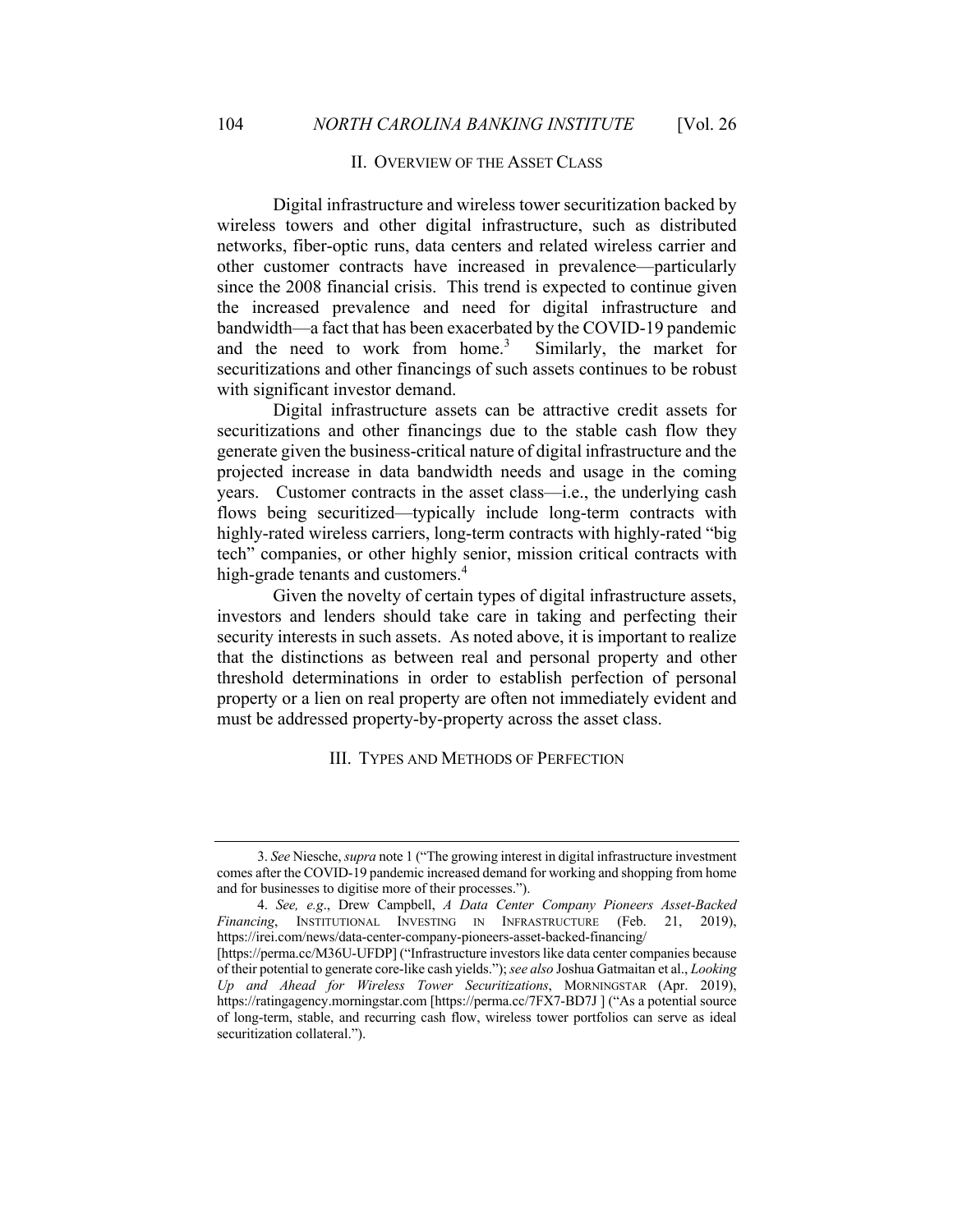In order to ensure that a secured party obtains a properly perfected security interest in its collateral, it is important to assess how the asset or assets which comprise the collateral are classified and perfected. Digital infrastructure assets typically will fall under one or more of the following categories: personal property, fixtures, or real property. Depending on the classification, different methods of perfection are required to perfect a security interest in the collateral. However, given the relative novelty of the state law treatment of many of these items of collateral in the world of digital infrastructure, the determination as to whether a particular item of digital infrastructure collateral falls into one or more of the above categories requires careful analysis.

As a rule of convenience, personal property generally encompasses all tangible, intangible, and moveable assets other than real property.5 Perfection of security interests in personal property is governed by the rules and requirements of Article 9 of the Uniform Commercial Code ("UCC") as adopted by each state.<sup>6</sup> "Fixtures" are defined as goods that have become so related to a particular parcel of real property that an interest in them arises under the real property law.<sup>7</sup> Article 9 of the UCC also governs perfection of security interests in fixtures, but a lien on fixtures may also be created under state real property law. The UCC, however, contains the priority rules set forth below with respect to competing UCC filings on fixtures.<sup>8</sup> Real property refers to land and immovable property permanently attached to land. While the UCC governs security interests involving personal property and fixtures, it does not cover real property.<sup>9</sup> A lien or mortgage on real property and fixtures is created according to the relevant state's real property laws. In addition to the classification of the property used as collateral, characteristics of the debtor can also affect the appropriate form and location of collateral perfection.

#### *A. Personal Property*

To perfect a security interest in most types of personal property, the UCC provides that a UCC-1 financing statement may be filed at the

<sup>5.</sup> *See* SEPINUCK,*supra* note 2, at 62 (describing how personal property under the UCC is classified as either tangible, intangible, or quasi-intangible).

<sup>6.</sup> *See id.* at 52–53 (detailing how Article 9 governs the creation, perfection, and priority of security interests).

<sup>7.</sup> U.C.C. § 9-102(a)(41).

<sup>8.</sup> U.C.C. § 9-334.

<sup>9.</sup> U.C.C. § 9-109(d)(11).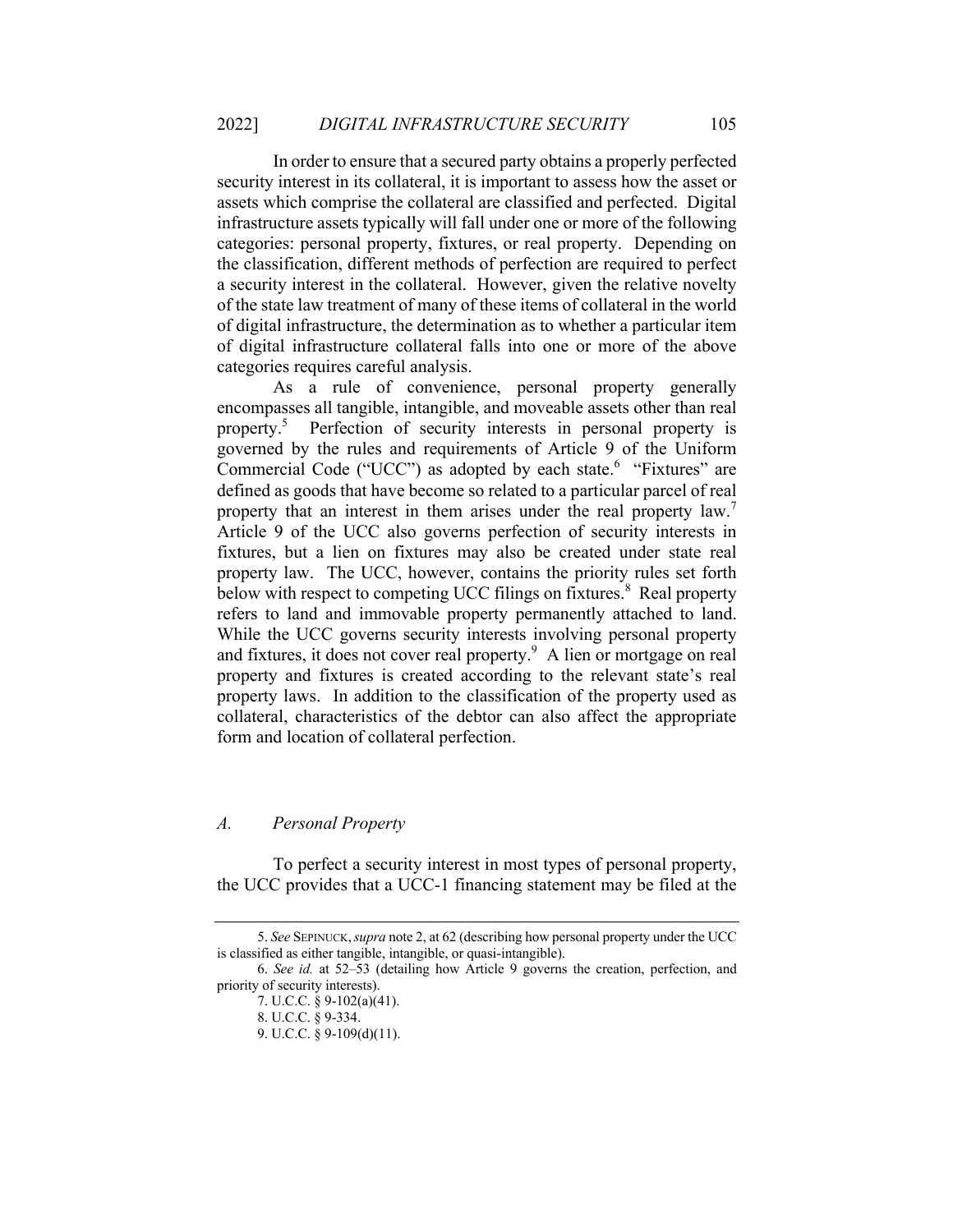state-level—typically in the state where the debtor is "located," which, in most cases for debtors who are registered organizations under state law, is the state under whose laws the debtor/grantor was organized.<sup>10</sup> A UCC-1 financing statement is a short form that indicates the legal name and address of the debtor/grantor of the security interest and the secured party, and it must sufficiently describe the collateral.<sup>11</sup> The form is typically filed with the secretary of state's office in the state of the debtor's location.<sup>12</sup> The UCC-1 financing statement is effective for five years, but a UCC-3 financing statement amendment may be filed in the six months before expiration to continue the effectiveness of the filing every five years.<sup>13</sup>

#### *B. Fixtures*

A security interest in fixtures may be perfected in two different ways under the UCC. In addition, a lien on a fixture may be created pursuant to state real property law. Under the UCC, fixtures include "goods that have become so related to particular real property that an interest in them arises under real property law."14 In practice, fixtures typically mean goods which have been attached to real property, been adapted for the use the real property, or are intended to be permanently attached to the real property.<sup>15</sup> A UCC-1 filing similar to that used for personal property may be filed at the state level indicating that such filing relates to fixtures.<sup>16</sup> However, alternatively or additionally, a local-level "fixture filing" may be made in the local county records where mortgages and deeds of trust in respect of the related real property would be filed.<sup>17</sup>

Both types of filings must sufficiently describe the property to be perfected, though a fixture filing at the local level must also sufficiently describe the real property to which the collateral is related such that it would provide constructive notice of a mortgage if it was in a record of

14. U.C.C. § 9-102(a)(41).

<sup>10.</sup> U.C.C. § 9-307.

<sup>11.</sup> U.C.C. §§ 9-502, 9-516.

<sup>12.</sup> U.C.C. § 9-301(1).

<sup>13.</sup> U.C.C. § 9-515. A continuation statement may only be filed within six months before expiration of the five-year period. *Id.*

<sup>15.</sup> *See* T-Mobile Ne., LLC v. DeBellis, 40 N.Y.S.3d 164, 167–69 (2016), *aff'd*, 118 N.E.3d 873 (2018) (finding goods "fastened to the host buildings by bolts, frames, pipes, and brackets" in a manner "inten[ded] to make the equipment permanent for the term of the leasehold" to be fixtures).

<sup>16.</sup> U.C.C. § 9-501(a)(2).

<sup>17.</sup> *See* U.C.C. § 9-102(a)(40) (defining "fixture filing"); *see also* § 9-501(a)(1) (explaining that a fixture filing is made in the office designated for recording a mortgage on the related real property).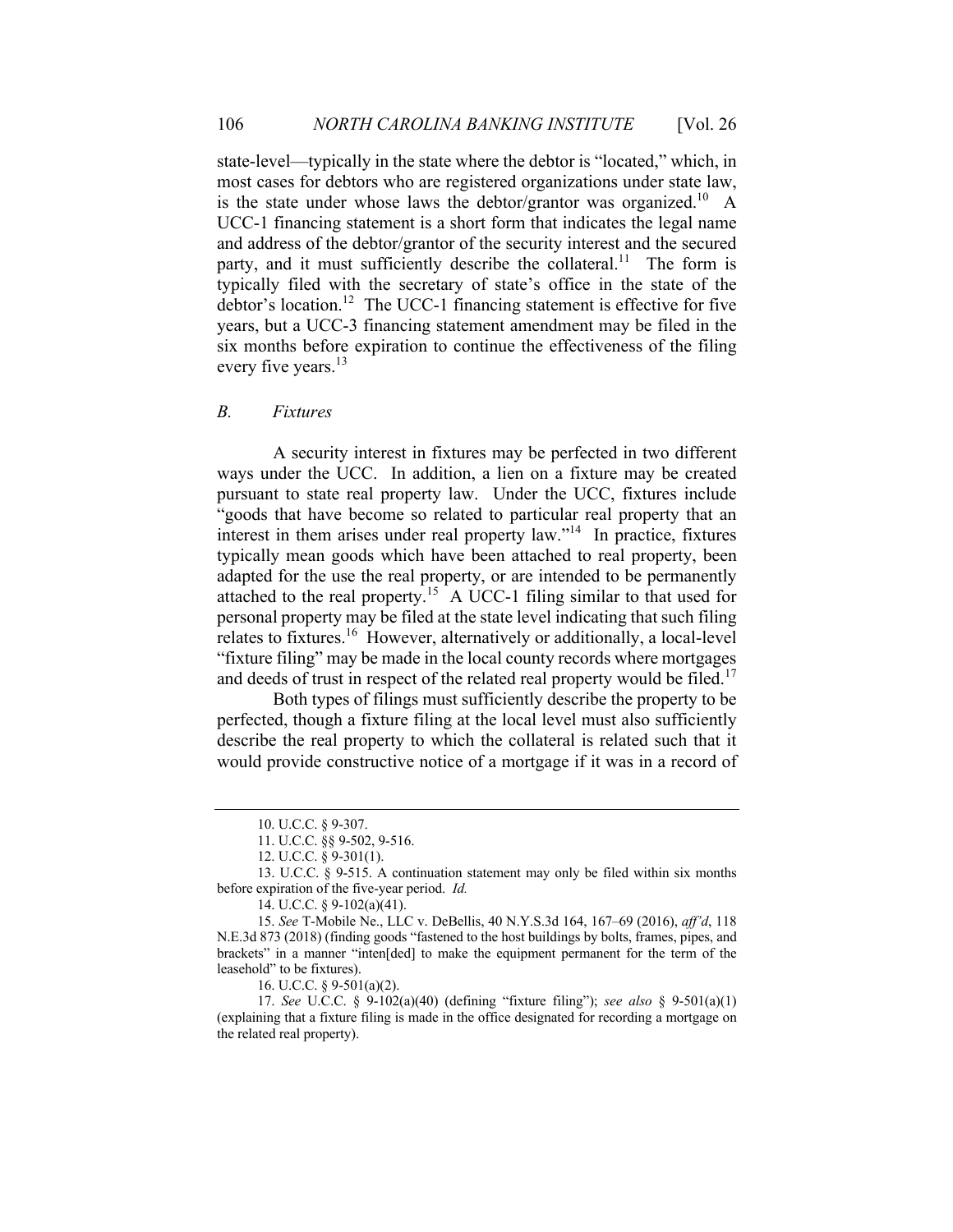the mortgage of the related real property.<sup>18</sup> In practice, collateral descriptions in fixture filings in the local real estate records are often necessarily more detailed in nature than UCC fixture filings at the state level.19 Secured parties may opt to file both types of financing statements with respect to the same collateral for added protection.<sup>20</sup> The state-level filing provides a valuable notice function as well as technical perfection, while the local-level fixture filing provides perfection and protection against subsequent mortgage filings on the underlying real property.<sup>21</sup> A security interest perfected by a local-level fixture filing also can serve as an important notice function over and above the security interest perfected by state-level filing without a real estate description, because local filings should generally be searchable at the local property level as well.

At the most basic level, if there is not a local-level fixture filing on record, and a subsequent mortgage or deed of trust is filed, that mortgage filing—if it extends to fixtures—will prime the security interest in the fixture that is filed only at the state level.<sup>22</sup> In digital infrastructure transactions, however, the distributed nature of the collateral may lead to a more practical approach where the costs and complexity of local-level fixture filings arguably outweigh the incremental benefit of those filings in asset classes such as fiber, many wireless tower portfolios, and distributed antennae networks. If there are relatively few fixtures in the collateral package, or they are a significant portion of the collateral, then local-level fixture filings may be warranted. In some cases, such as data center transactions, where there is only one or just a few buildings that are comparatively straightforward to mortgage, or if the buildings represent a significant portion of the collateral for a transaction, real estate mortgages covering the real property and any fixtures may be appropriate.

## *C. Real Property and Title Insurance.*

<sup>18.</sup> A fixture filing must "provide a description of the real property to which the collateral is related." U.C.C. § 9-502(b)(3). Optional language in the uniform version of the code, which may be adopted in some states, also provides that the description is "sufficient to give constructive notice of a mortgage under the law of [the] State if the description were contained in a record of the mortgage of the real property." *Id.*

<sup>19.</sup> *See* U.C.C. § 9-502(b).

<sup>20.</sup> U.C.C. § 9-334, COMMENT 3 (stating that a fixture filing may be made as a "precaution" because the question of whether goods have become fixtures is often a difficult question under state real estate law).

<sup>21.</sup> U.C.C. § 9-334(e).

<sup>22.</sup> *Id.*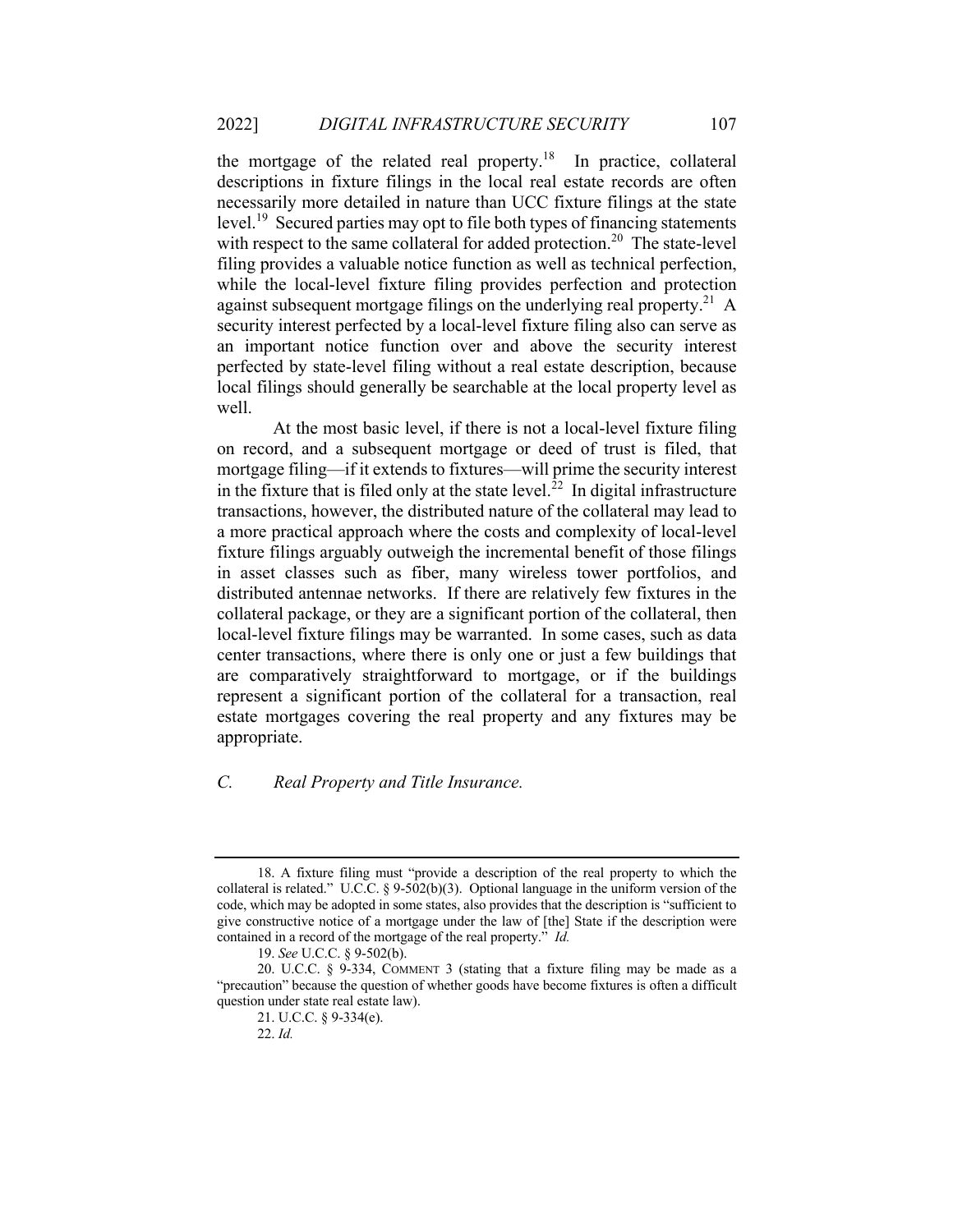As a general principle of state law, to take a security interest in real property, a security instrument pledging the real property as collateral to the mortgagee must be filed with the appropriate local authority where the real property is located. Typically, this means filing the security instrument—a mortgage or deed of trust—with the local county clerk's office or such other office that maintains land records in the county where the real estate is located. In addition to the filing of a mortgage or a deed of trust, many investors also expect that the borrowers have obtained title insurance.

While the security instrument establishes the lien, title insurance addresses ownership and lien priority. Insuring against potential ownership and lien priority issues further bolsters investor confidence that their interests in the collateral cannot be undermined. There are two types of title insurance which indemnify an insured against losses associated with real property title defects: owner's title insurance and lender's title insurance. An owner of real property may obtain an owner's title policy, which generally covers risks of title being vested in someone other than the insured, any defect in or lien/encumbrance on the title, lack of access, and unmarketable title.

A lender with an insurable interest in the related real property may obtain a lender's title policy to protect itself from the same risks as the owner's title insurance in addition to indemnifying a mortgagee from losses resulting from the invalidity or lack of priority of its mortgage lien. A lender's title policy insures the lender up to a set dollar amount, usually set at the lesser of the value of the mortgaged real estate and the original loan amount. While covering similar risks, the time of incurring losses/recovery differs between owner's and lender's title policies and should be weighed—i.e., a lender might have to wait until there was actually a loss on the debt instrument itself as opposed to merely a diminution in value of the underlying property.

## *D. Transmitting Utility Status*

Some debtors may be considered a transmitting utility" under the UCC and subject to some different rules. A transmitting utility includes an entity primarily engaged in the business of "transmitting communications electrically, electromagnetically, or by light."<sup>23</sup> Given that certain providers of fiber optics transmit data in the form of light, this status can be applied to perfection of assets in securitizations of certain fiber optic networks, to the extent the applicable state(s) have adopted the transmitting utility provisions of the UCC. The UCC notes a to-be-

<sup>23.</sup> U.C.C. § 9-102(a)(81).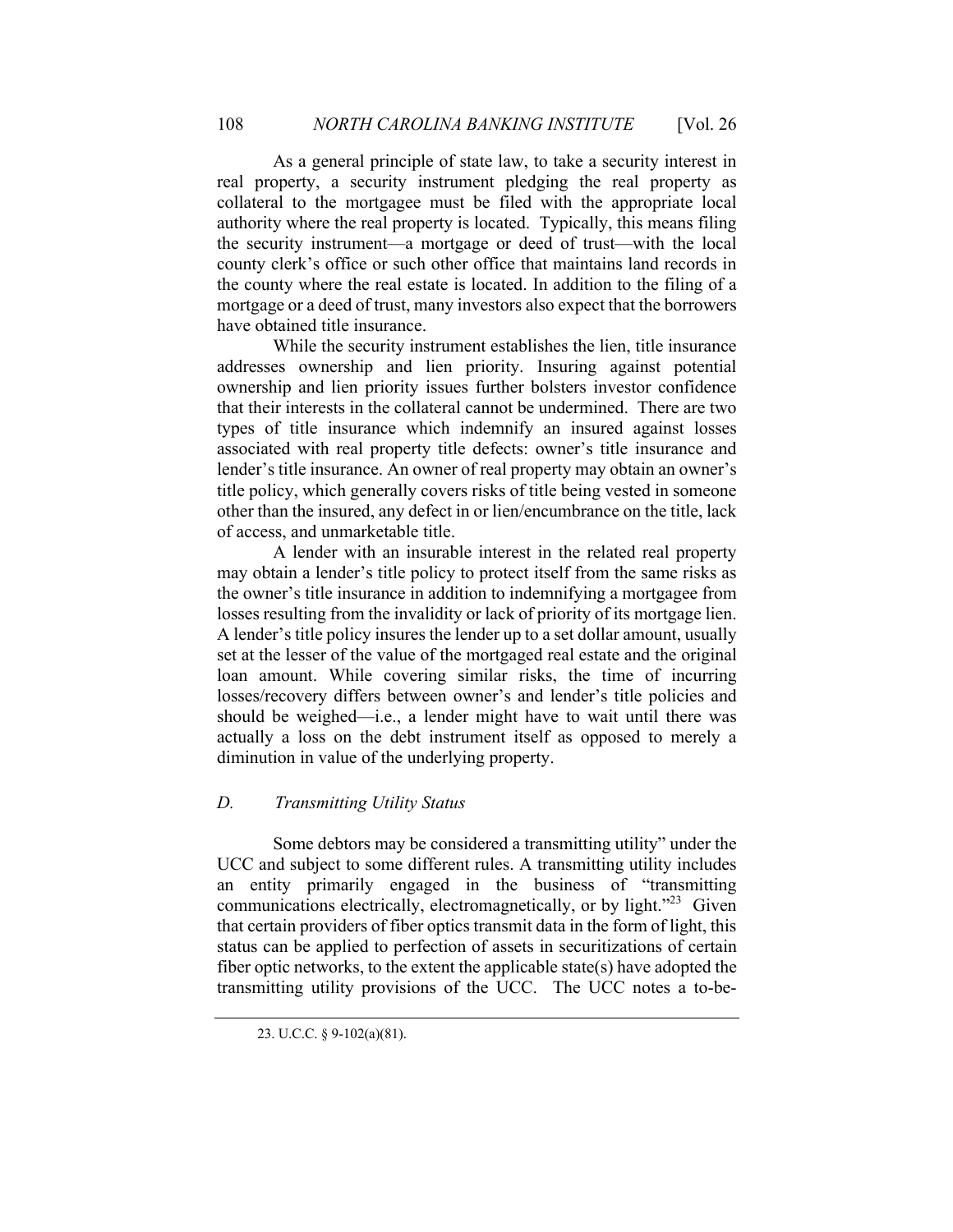designated filing office for transmitting utilities, which in many states is the central filing office for the state or—in certain states—in any county office in the state in which the property is located.<sup>24</sup> A financing statement that is filed against a debtor that is a transmitting utility, and is identified as such, is effective until it is terminated.<sup>25</sup> Transmitting utility status has been successfully used in at least one "lit fiber" transaction taking the position that the issuer was a "transmitting utility" under the UCC in the states in which it operated because the debtor was in the business of transmitting communications by light.<sup>26</sup>

#### IV. APPLICATION TO DATA INFRASTRUCTURE TRANSACTIONS

#### *A. Pledges of Equity Interests*

Often in securitizations, the equity interests of the special purpose entities that hold the underlying collateral are pledged as collateral in addition to the primary collateral.<sup>27</sup> Typically, limited liability company interests are classified as "general intangibles" or "investment property" under Article 9, with investment property including a "security"<sup>28</sup> under Article 8 of the UCC and may be perfected by filing a UCC-1 financing statement.<sup>29</sup> Regardless of the type of property that constitutes the primary collateral, an equity pledge is valuable because it is straightforward, and often easier and quicker for the securitization trustee

27. *See U.S. Wireless Tower and Network Site Transaction Rating Criteria*, FITCH RATINGS (Dec. 17, 2020), https://www.fitchratings.com/research/structured-finance/uswireless-tower-network-site-transaction-rating-criteria-17-12-2020 [https://perma.cc/2Y4E-BDS4] ("[W]ireless tower and networks transactions are also typically secured by a firstpriority perfected security interest in the equity of the [special-purpose entities] that own the mortgage borrowers and the asset-level [special-purpose entities] . . . .").

28. To the extent the issuer has opted-in to Article 8 of the UCC. *See* U.C.C. § 8-  $102(a)(15)(iii)(B)$  (AM. L. INST. & UNIF. L. COMM'N 1994) (defining "security" to include a share or interest in an issuer that is one of a class or series of shares and is a "medium of investment and by its terms expressly provides that it is a security governed by this Article."); *see also* U.C.C. § 8-103(c).

29. U.C.C § 9-310(a) (noting that, unless otherwise provided, "a financing statement must be filed to perfect all security interests"). An alternative method for perfecting a security interest in a security as investment property is control. *See* U.C.C. § 8-106; § 9-106.

<sup>24.</sup> *See*, *e.g.*, FLA. STAT. §679.5011(b)(2) (2021); *see also*, GA. CODE ANN. §11-9- 501(b) (2010).

<sup>25.</sup> U.C.C.§ 9-515(f).

<sup>26.</sup> *See Structured Finance ABS: New Issue Report, Hotwire Funding LLC, Series 2021-1, \$1,580.0 Million Senior Secured Notes – Series 2021-1*, KBRA (Nov. 19, 2021) https://www.kbra.com/documents/report/58154/hotwire-funding-llc-series-2021-1-newissue-report [https://perma.cc/6DTC-5J5C]; *see also Hotwire Funding LLC, Series 2021-1 (US Infrastructure and Project Finance*), FITCH RATINGS (Nov. 2, 2021), https://www.fitchratings.com/research/infrastructure-project-finance/hotwire-funding-llcseries-2021-1-us-infrastructure-project-finance-02-11-2021 [https://perma.cc/P4SG-77HQ].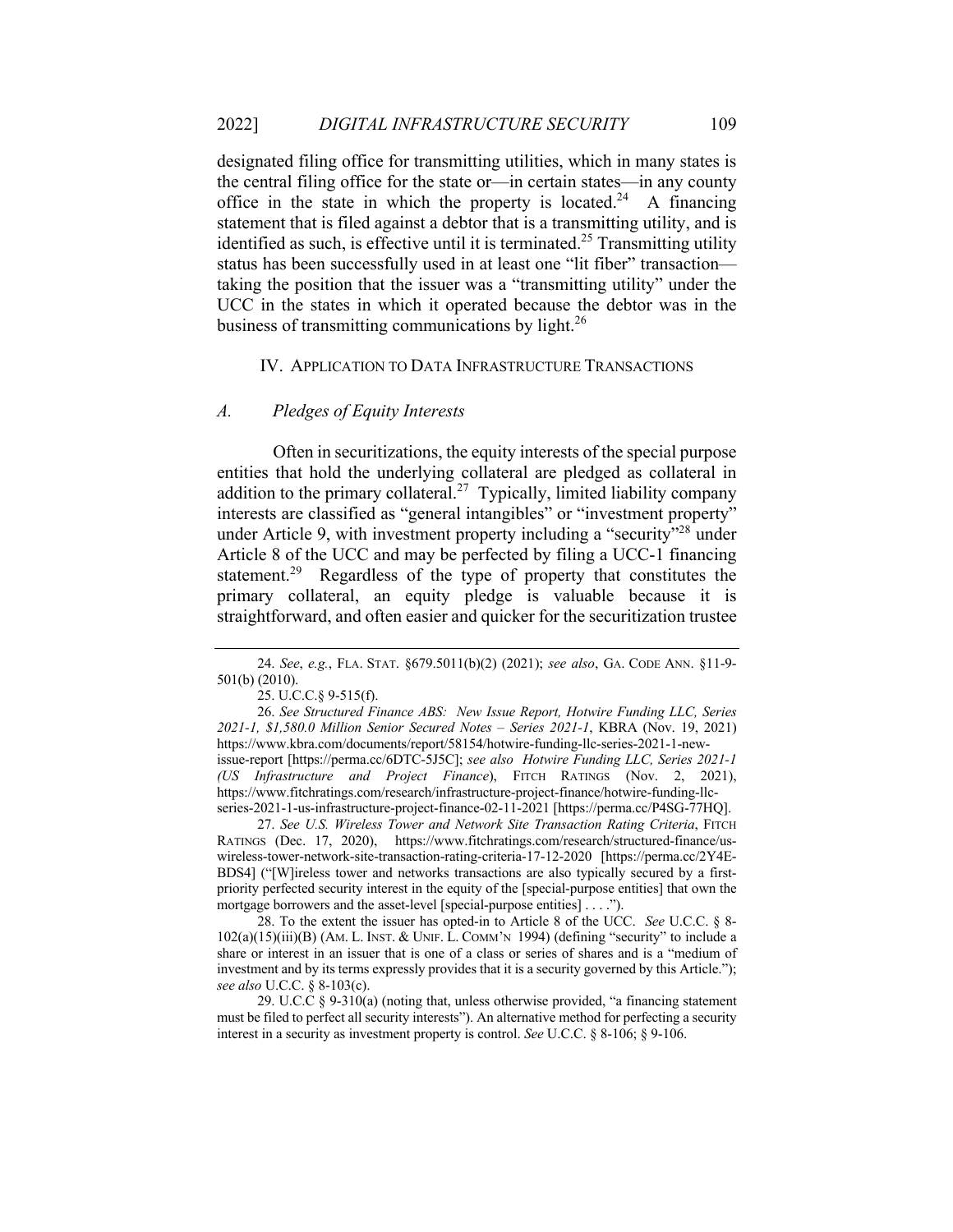to foreclose on following an event of default.<sup>30</sup> Moreover, a foreclosure on the equity interest can also give the lender an "indirect" interest in any owner's title policy. An equity pledge is particularly advantageous in the real property context. For example, if an entity owns all the real estate for a given securitization and the trustee forecloses on the equity interest, the trustee will gain control of all property held by that entity without having to effectuate a foreclosure of the underlying real property. In a transaction with mortgages in different states, the trustee can take control of the equity interest in the real estate holder, and effectively assume control of the related collateral and institute a remedies strategy at a deal-wide level rather than having to go to different local courts to foreclose.

Equity pledges are particularly relevant in digital infrastructure transactions given the distributed nature of the collateral and potential for "network effects" across the collateral pool where the whole is often worth more than the sum of the parts. One important issue to note, however, is that in some cases, underlying ground leases or other agreements may have "change of control" provisions that make an equity pledge impractical or would trigger a default under the lease. This can be an important diligence point when considering the best way to think about pledging collateral in digital infrastructure transactions, but it is typically more relevant in collateral pools with relatively fewer properties and form leases.

#### *B. Wireless Towers*

Wireless towers have traditionally been treated as real property for security purposes, mostly without debate. As such, investors in rated securitizations have typically required that security interests in wireless towers (or at least a substantial percentage of wireless towers in a given securitization) be created by the filing of a mortgage or deed of trust. That said, wireless tower securitizations involve large numbers of towers, often thousands, distributed across multiple legal jurisdictions. As such, the logistical time and expense required to file mortgages on such large tower portfolios has sparked discussions and analysis regarding potential alternatives. The prevailing market practice in non-securitized financing of wireless tower assets is to rely on equity pledges of the entities holding

<sup>30.</sup> *See U.S. Wireless Tower and Network Site Transaction Rating Criteria*, FITCH RATINGS (Dec. 17, 2020), https://www.fitchratings.com/research/structured-finance/uswireless-tower-network-site-transaction-rating-criteria-17-12-2020 [https://perma.cc/2Y4E-BDS4] ("While mortgages generally provide the clearest path to recovery, foreclosure can be time consuming and expensive given pool granularity. The equity pledge gives noteholders the economic benefit of owning the towers and the ability to sell the towers or sell the equity ownership without foreclosing on individual sites.").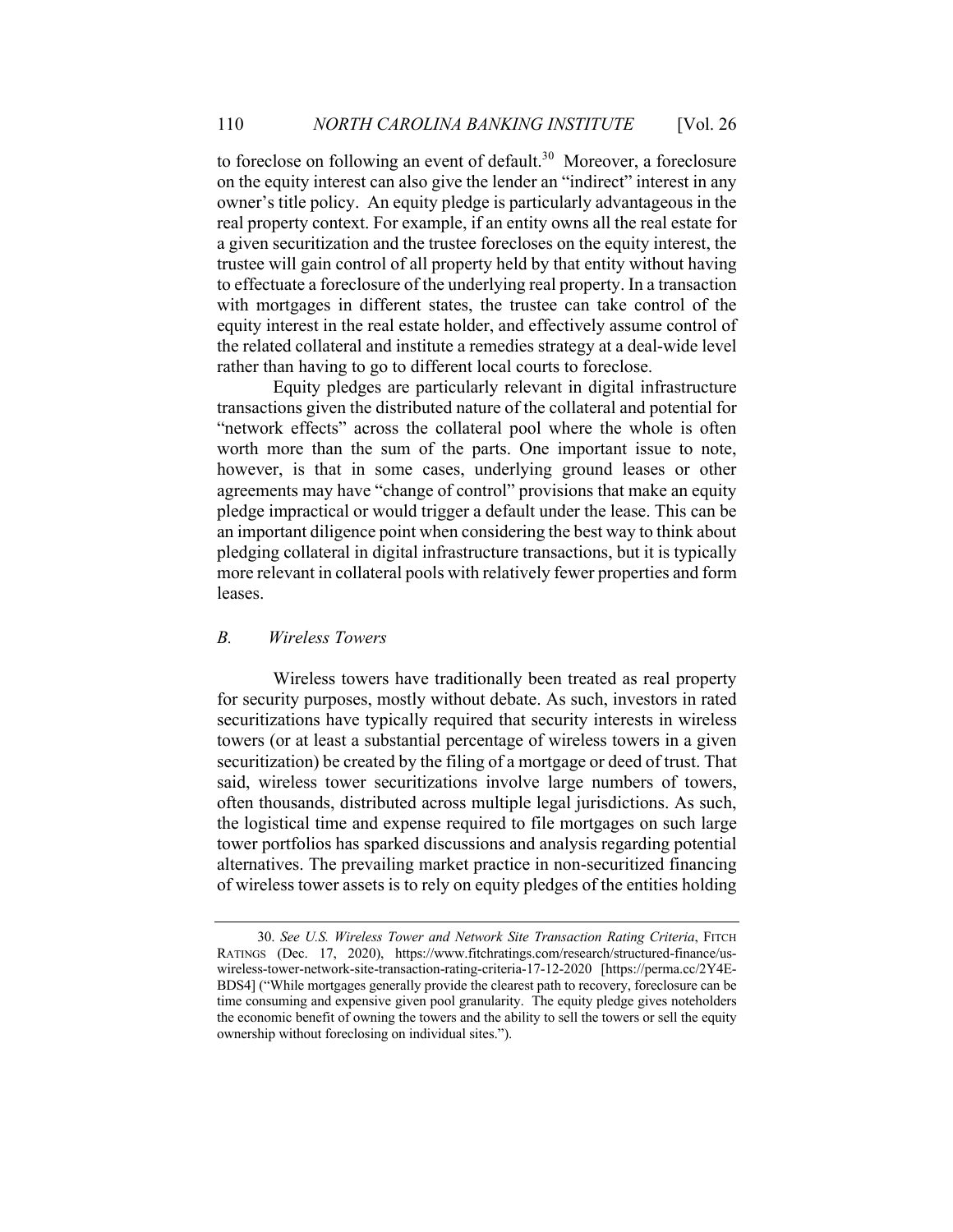the wireless tower collateral. In our view, in the future, investors and rating agencies in securitized transactions may become more comfortable with the replacement of mortgages with other structural mitigants such as filing of memoranda of lease and fixture filings to further bolster the notice function of the debtor's interest in the collateral, coupled with the existing option of equity foreclosure through equity pledges and the related "indirect" benefit of an owner's title policy, given the highlydistributed nature of the collateral and the relatively limited value of any individual site.

## *C. Data Centers*

Data center securitizations have been growing rapidly in volume and complexity in recent years. Like wireless towers, data centers are nearly always classified as real property given that they are often fee simple or leasehold interests in a large building and the related ground interest. Due to the nature of data centers, there are typically far fewer data centers included as collateral in a securitization than there would be cellular towers. The collateral is less distributed and the value of any individual piece of collateral is much higher as a proportion of the entire transaction. Therefore, while rated wireless tower securitizations under the current methodologies may have a mortgage threshold requiring a majority of the collateral to be mortgaged (with significant exceptions), data center securitizations typically require mortgages over each data center included in the collateral, and we do not expect this practice to change given the high value of each item of collateral in a data center securitization.<sup>31</sup> Similar to wireless tower securitizations, data center securitizations typically include title insurance policies, which are closely reviewed at closing.

#### *D. Distributed Antenna Systems and Fiber*

While not settled by courts in all states, rating agencies and investors in securitizations that include distributed antenna systems ("DAS") as collateral have tended to treat the related DAS equipment as personal property rather than fixtures or real property, and the security interest has been perfected by the filing of UCC financing statements. The fact that DAS can be relatively easily uninstalled (as opposed to dismantling a large, affixed wireless tower) and do not typically remain

<sup>31.</sup> Given the importance of mortgages in perfecting collateral in data center securitizations, as a diligence matter, it is important to review the underlying leases to ensure there is no mortgage prohibition included.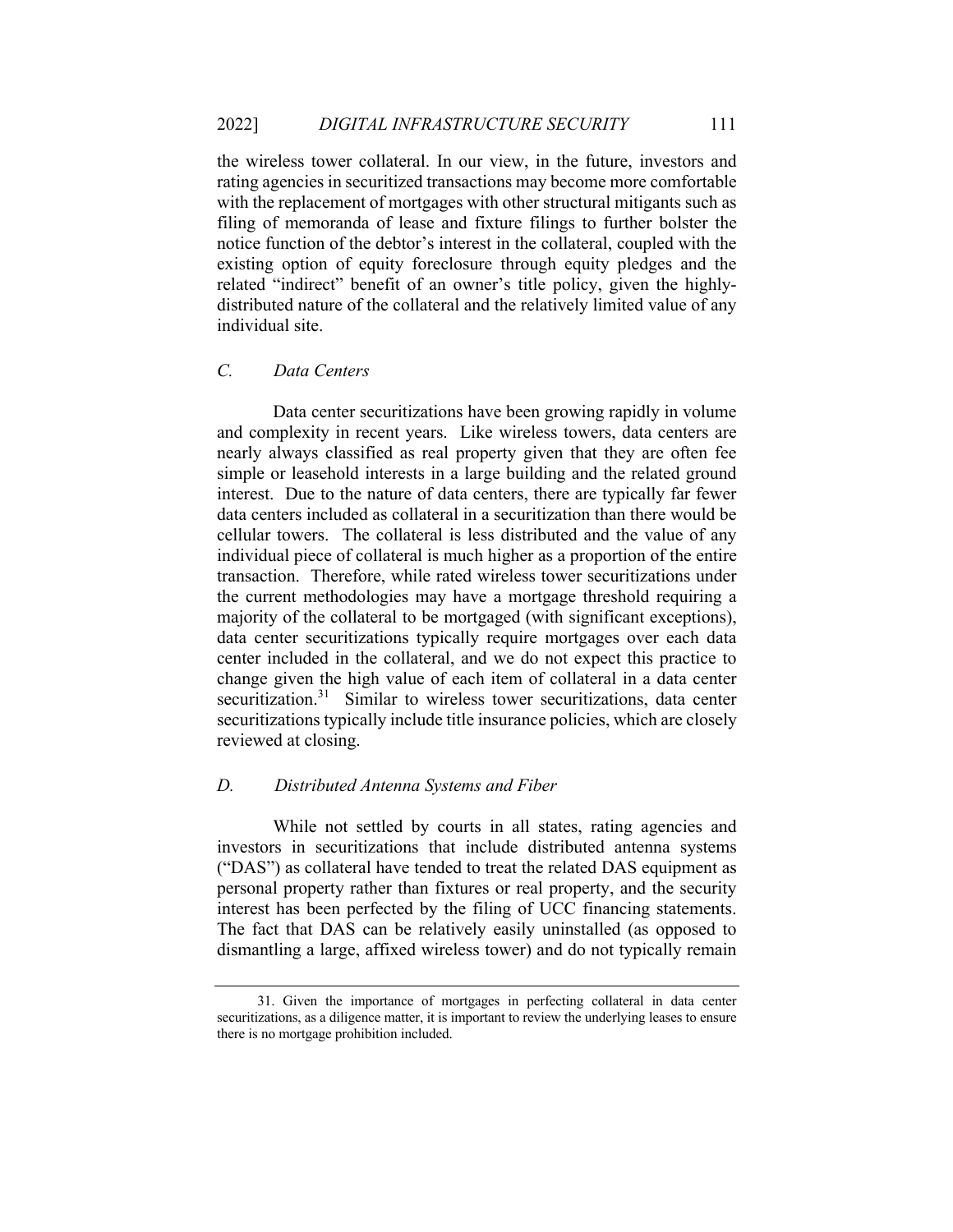once the underlying contract is terminated has lent itself to such treatment. Similarly, the treatment of optical fiber has not been settled by the courts, and we are aware of differing treatment amongst the states, but conventional wisdom is that the fiber itself should likely be treated as a fixture or personal property, and some states have treated it as personal property (including in certain tax rulings).<sup>32</sup> Because fiber networks typically span great distances and the network works as a whole unit, rather than blocks of individual operative units, such as cell towers, data centers or DAS networks, it could be difficult to file a fixture filing in each individual county office, especially for larger fiber networks.<sup>33</sup>

Because fiber networks cover so much distance, issuers have taken the position that such local level filings are not necessary. This is especially true given that any one piece of fiber is not material to the network. In the event a piece of fiber is lost due to foreclosure on a mortgage, where the underlying real property grants an easement or rightof-way to the fiber run, such piece of fiber could likely be moved. Investors and rating agencies have supported this analysis in rated securitization transactions, given the pledge of equity interests and UCC state-level filings that can be made in such transactions. Given the relative novelty of securitized fiber financings, such an analysis is expected to remain highly state- and jurisdiction-specific. Similarly, depending on the size and concentration of easements and related rightsof-way, it may make sense to record the borrower's interest(s) in certain of these easements and rights-of-way in the local filing offices for transactions where moving the fiber to an alternative parcel would be impracticable—but such an analysis should be made with a careful weighing of the costs and benefits of such recording. Issuers in fiber securitizations should also consider whether they qualify as a "transmitting utility" in their applicable jurisdiction, in which case the

<sup>32.</sup> *See* In re Litestream Techs., LLC, 337 B.R. 705 (Bankr. M.D. Fla. 2006) (holding fiber optic cable collateral to be taxable as personal property); *see also* LLC v. Chautauqua Cnty., 148 A.D.3d 1702, 50 N.Y.S.3d 202 (2017) (holding fiber optic cable installations not taxable as real property).

<sup>33.</sup> *See, e.g.*, Nick Pieczonka, *Mechanics' Lien Law and Work Performed on Optical Networks*, TAFT LAW (Apr. 4, 2019), https://www.taftlaw.com/news-events/lawbulletins/mechanics-lien-law-and-work-performed-on-optical-networks

<sup>[</sup>https://perma.cc/97CP-TNHW] (discussing the process for filing a lien on an entire network and/or provider, despite a contractor's work only affecting a specific location of the fiber network); *see also* Kristin Alford, *Fiber Optic Networks: Can I File a Mechanic's Lien?*, NCS (June 7, 2019), https://www.ncscredit.com/education-center/blog/fiber-optic-mechanics-lien/ [https://perma.cc/3DPM-W6HG] (reviewing how the unclear status of wide-spanning fiber optic networks likely results in the need for filing multiple liens and expensive title work, alongside issues of competing priority interests).